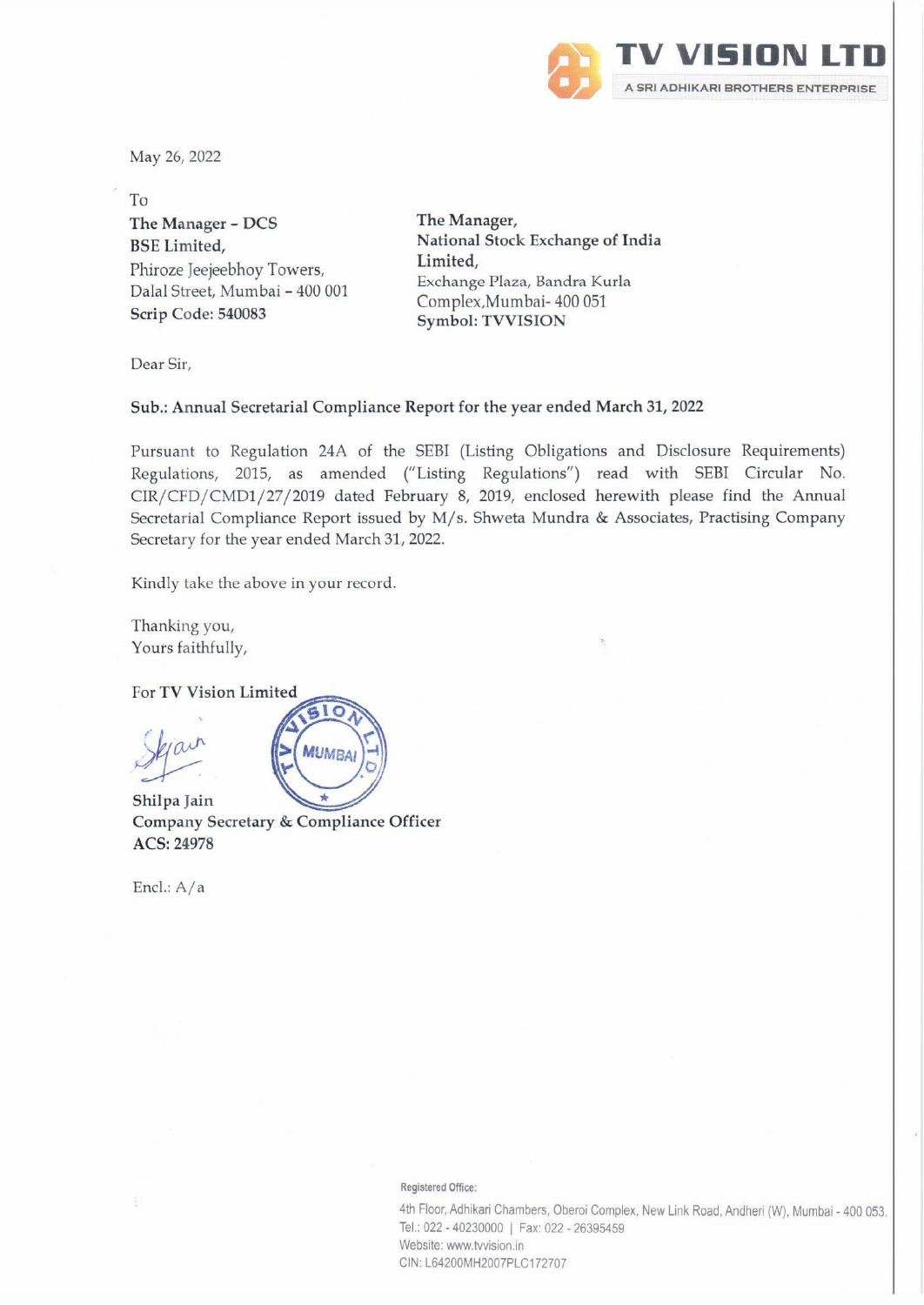Office Address: B- 202, Chandrakant Residency, 150 Feet Road, Near Maxus Mall, Bhayander (W)<br>PIN- 401 101 (YNDS) Office Address: B-202, Chandraka<br>PIN-401 101 (INDIA), Mobile No. PIN- 401 101 (INDIA), Mobile No. 7021723346, Email: shwetamundra@gmail.com

## Secretarial Compliance Report

of TV Vision Limited for the year ended 31st March, 2022

[pursuant to Regulation 24A of Securities and Exchange Board of India (Listing Obligations and Disclosure Requirements) Regulations, 2015 and SEBI Circular No. CIR/CFD/CMD1/27/2019 dated February 8, 2019]

To,

The Members, TV Vision Limited, Ath Floor, Adhikari Chambers, Oberoi Complex, New Link Road, Andheri (West), Mumbai - 400053.

We, Shweta Mundra & Associates, Practicing Company Secretaries have examined:

- (a) All the documents and records made available to us and explanation provided by TV Vision Limited (having Corporate Identification Number 1.64200MH2007PLC172707 and whose equity shares are listed at BSE Limited and National Stock Exchange of India Limited with Scrip Code/Symbol of "540083" and "TVVISION" respectively) ("the listed entity"),
- (b) The filings/ submissions made by the listed entity to the stock exchanges,
- (c) Website of the listed entity,
- (d) Any other document/ filing, as may be relevant, which has been relied upon to make this certification,

For the year ended 31st March 2022 ("Review Period") in respect of compliance with the provisions of:

- (a) The Securities and Exchange Board of India Act, 1992 ("SEBI Act") and the Regulations, circulars, guidelines issued thereunder; and
- (b) The Securities Contracts (Regulation) Act, 1956 ("SCRA"), rules made thereunder and<br>d thereunder by the Securities and Exchange The Securities Contracts (Regulation) Act, 1956 (Servit J. 2000)<br>the Regulations, circulars, guidelines issued thereunder by the Securities and Exchange Board of India ("SEBI"  $\mu$ (c) Website of the listed entity,<br>
(d) Any other document/ filing, as may be relevant, which has been relies<br>
this certification,<br>
For the year ended 31st March 2022 ("Review Period") in respect of com<br>
provisions of:<br>
(a

ions and the circulars/ guidelines issued thereunder, The specific Regulations, whose provis





**NOJA**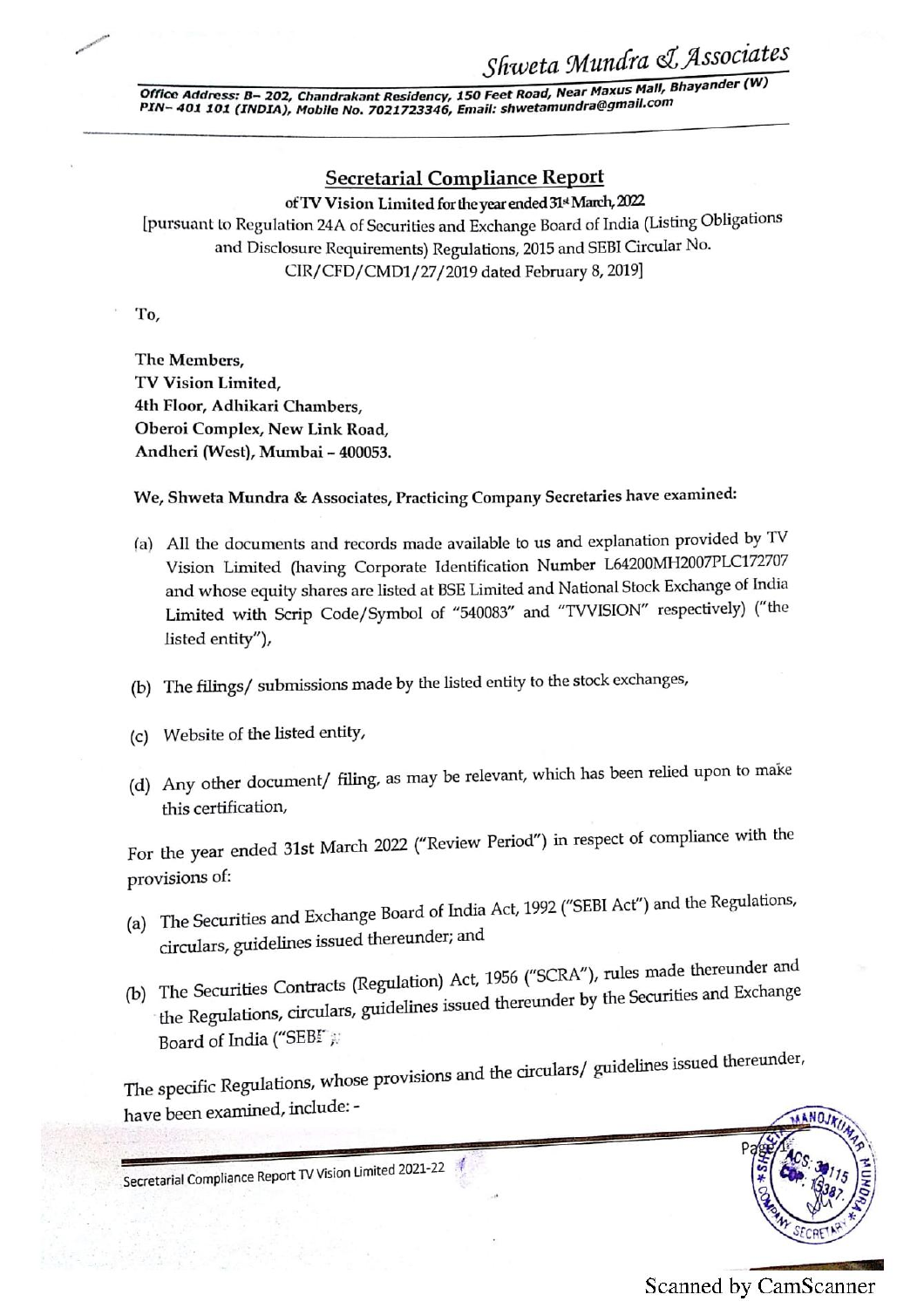Office Address: B- 202, Chandrakant Residency, 150 Feet Road, Near Maxus Mall, Bhayander (W)<br>PIN- 401 101 (INDIA), Mobile No. 7021723346, Email: shwetamundra@gmail.com

- (a) Securities and Exchange Board of India (Listing Obligations and Disclosure Requirements) Regulations, 2015 (herein with referred to as LODR);
- (b) Securities and Exchange Board of India (Issue of Capital and Disclosure Requirements) Regulations, 2018;
- (©) Securities and Exchange Board of India (Substantial Acquisition of Shares and Takeovers) Regulations, 2011;
- (d) Securities and Exchange Board of India (Buyback of Securities) Regulations, 2018 (No compliances were required to be made during the review period);
- (e) Securities and Exchange Board of India (Share Based Employee Benefits) Regulations, <sup>2014</sup>(No compliances were required to be made during the review period);
- (8) Securities and Exchange Board of India (Issue and Listing of Debt Securities) Regulations, 2008 (No compliances were required to be made during the review period),
- (g) Securities and Exchange Board of India (Issue and Listing of Non-Convertible and Redeemable Preference Shares) Regulations, 2013 (No compliances were required to be made during the review period); Regulations, 2018;<br>
(c) Securities and Exchange Board of In<br>
Takeovers) Regulations, 2011;<br>
(d) Securities and Exchange Board of India<br>
compliances were required to be made di<br>
(e) Securities and Exchange Board of India<br>
2
- (h) Securities and Exchange Board of India (Prohibition of Insider Trading) Regulations, 2015;

| compliances were required to be made during the review <b>F</b>                                                                                                                                                |                                                                                                                                          |                                                                                                                                                                                                                                                |
|----------------------------------------------------------------------------------------------------------------------------------------------------------------------------------------------------------------|------------------------------------------------------------------------------------------------------------------------------------------|------------------------------------------------------------------------------------------------------------------------------------------------------------------------------------------------------------------------------------------------|
| (e) Securities and Exchange Board of India (Share Based Employee Benefits) Regulations,<br>2014 (No compliances were required to be made during the review period);                                            |                                                                                                                                          |                                                                                                                                                                                                                                                |
| Securities and Exchange Board of India (Issue and Listing of Debt Securities)<br>(f)<br>Regulations, 2008 (No compliances were required to be made during the review period);                                  |                                                                                                                                          |                                                                                                                                                                                                                                                |
| (g) Securities and Exchange Board of India (Issue and Listing of Non-Convertible and<br>Redeemable Preference Shares) Regulations, 2013 (No compliances were required to be<br>made during the review period); |                                                                                                                                          |                                                                                                                                                                                                                                                |
| (h) Securities and Exchange Board of India (Prohibition of Insider Trading) Regulations,<br>2015;                                                                                                              |                                                                                                                                          |                                                                                                                                                                                                                                                |
| And circulars/guidelines issued thereunder; and based on the above examination, we<br>hereby report that, during the Review Period.                                                                            |                                                                                                                                          |                                                                                                                                                                                                                                                |
| (a) the listed entity has complied with the provisions of the above Regulations and<br>circulars/guidelines issued thereunder except in respect of matters specified below: -                                  |                                                                                                                                          |                                                                                                                                                                                                                                                |
| Compliance<br>Sr.<br>Requirement<br>No.<br>(Regulations/                                                                                                                                                       | Description                                                                                                                              | Observations/Remarks of the<br><b>Practicing Company Secretary</b>                                                                                                                                                                             |
| Circulars/guide-lines<br>specific<br>including<br>clause)                                                                                                                                                      |                                                                                                                                          |                                                                                                                                                                                                                                                |
| Regulation 18(3)<br>part B (4) of LODR                                                                                                                                                                         | The Audit Committee<br>mandatorily<br>shall<br>review the internal audit<br>reports relating<br>to<br>internal<br>control<br>weaknesses. | The Company has not appointed<br>Auditor<br><b>Internal</b><br>as<br>the<br>mandatory for Listed Entities<br>u/s 138 of the Companies Act,<br>2013 for the period from April<br>01, 2021 to August 10, 2021.<br>Therefore, The Audit Committee |
|                                                                                                                                                                                                                |                                                                                                                                          |                                                                                                                                                                                                                                                |

Secretarial Compliance Report TV Vision Limited 2021-22

Page 2